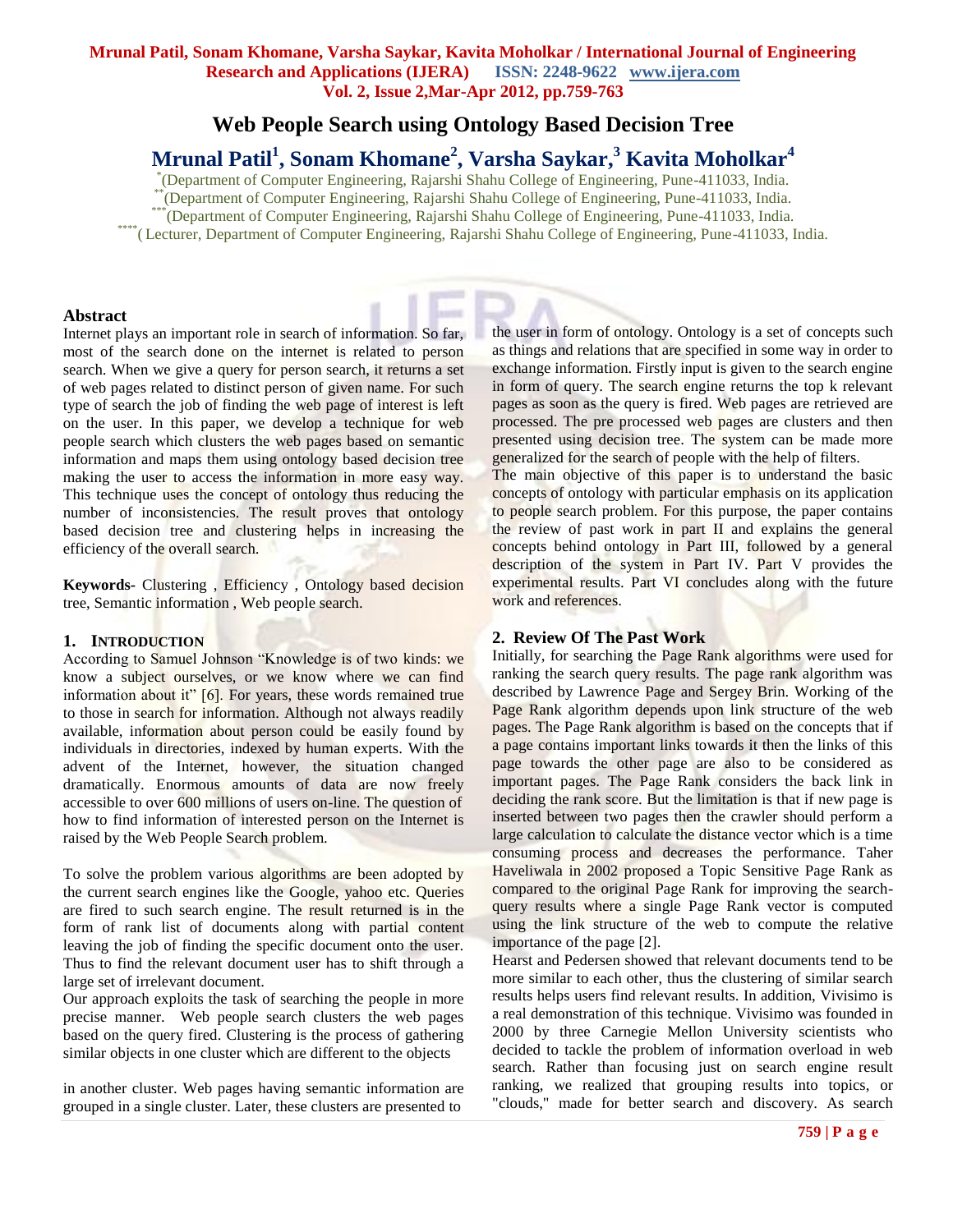# **Mrunal Patil, Sonam Khomane, Varsha Saykar, Kavita Moholkar / International Journal of Engineering Research and Applications (IJERA) ISSN: 2248-9622 www.ijera.com Vol. 2, Issue 2,Mar-Apr 2012, pp.759-763**

became a necessity for web users, Vivisimo developed a service robust enough to handle the variety of information the everyday web user was after. The result was Clusty: an innovative way to get more out of every search. Clusty was acquired by Yippy, Inc. in May 2010. Yippy queries several top search engines, combines the results, and generates an ordered list based on comparative ranking.

Jargon Went and Jian-Yun Nie proposed a new approach to query clustering using user logs[3]. The principles are as follows. 1) If users clicked on the same documents for different queries, then the queries are similar. 2) If a set of documents is often selected for a set of queries, then the terms in these documents are related to the terms of the queries to some extent. These principles are used in combination with the traditional approaches based on query contents.

Our proposed local-cluster algorithm considers linkage structure and content generation of cluster structures to produce a ranking of the underlying clusters with respect to a user"s given search query and preference. The rank of each document is then obtained through the relation of the given document with respect to its relevant clusters and the respective preference of these clusters.

## **3. Ontology**

Ontology specifies linked concepts and terms and relations among these terms and concepts. Concepts are nothing but the entities which are language independent. Ontology shows how each concept is related what properties it has. The main purpose of ontology based decision tree is to give a more meaningful, descriptive and a readable view of concepts.

Mathematically ontology can be defined Yang *et al*., 2008 [5] as follows:

"An ontology can be defined as an Vector O:  $= (C, V, P, H, F)$ ROOT), where C is the set of concepts, V contains a set of terms and is called the vocabulary, P is the set of properties for each concept, H is the hierarchy and ROOT is the topmost concept. Concepts are taxonomically related by the directed, acyclic, transitive, reflexive relation H belongs to  $C \times C$ . H(c1, c2) shows that c1 is a subclass of c2 and for all c belongs to  $C$  it holds that H(c, ROOT)."

Our goal is to utilize the user context to the search results by reranking the results returned from the given query of search engine. The representation of the tree depends upon the user's information access behavior. Semantic information is fundamental part of user context. The best example of ontological approach has proven to be successful in the recommender system which does not consider the domain knowledge.

Ontology consists of hierarchy of classes and sub-classes for object-entity [3]. The clusters will be taken as input which is formed using the lingo algorithm, later arranged in hierarchy.

This could be achieved as follows:

 The topmost concept is the root having intermediate and leaf concepts. If a user wishes for a leaf concept then each cluster starting from the topmost concept will be traversed.

- The probability for each cluster will be calculated and depending on that clusters of user's interest will be accessed. Long with this a threshold value will be maintained.
- If the user heating ratio for a given cluster is greater and also the probability for each cluster is greater than the threshold value then parent is renamed by child name.

Mathematically it can be defined as follows:

- Pb= (100\*HR)/Total no. of clusters viewed
	- Where, Pb=Probability

HR=hitting ratio

An example of basic ontology is shown below in the Fig 1.



Ontology explains a hierarchy of classes, sub classes and their relationships. The above example describes the "HIERARCHY*"* for a human class. It shows that a human is a vertebrate where the man and woman are synonym and they are hyponym for class human.

#### **4. PROPOSED SYSTEM**

The system mainly works in different phases as:

#### **4.1 Search result fetching:**

The user submits the query to the search engine. The filters are used to find whether the given query is related to person search or not. Then we get the WebPages of search result lists returned by a Goggle web search engine. So the first search is the conventional met search based on these keywords. These WebPages are analyzed by an HTML parser and the result items are extracted.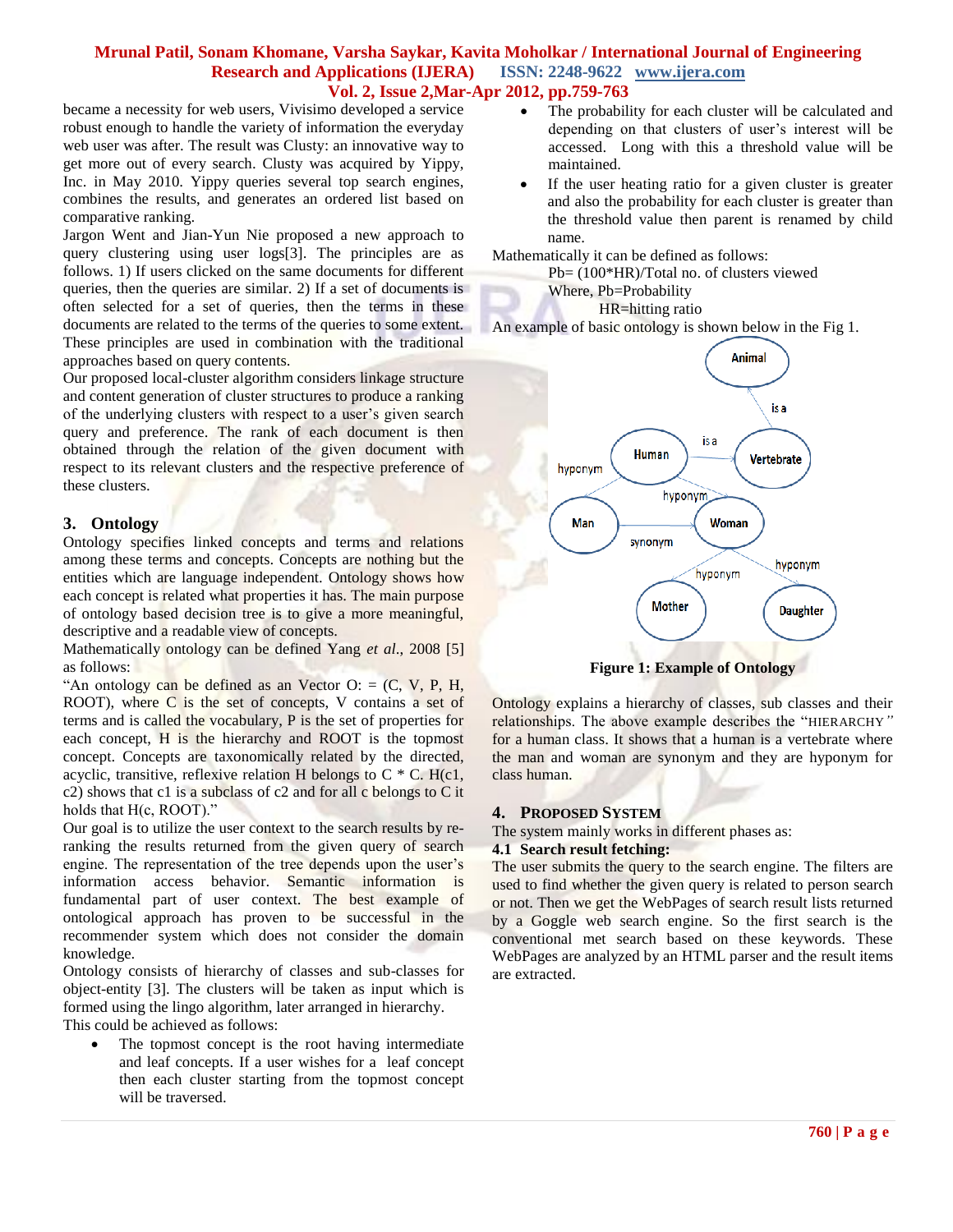# **Mrunal Patil, Sonam Khomane, Varsha Saykar, Kavita Moholkar / International Journal of Engineering Research and Applications (IJERA) ISSN: 2248-9622 www.ijera.com Vol. 2, Issue 2,Mar-Apr 2012, pp.759-763**



#### **Figure 2: Proposed system**

Generally, there are only titles and query-dependent snippets available in each result item. We assume these contents are informative enough because most search engines are well designed to facilitate users' relevance judgment only by the title and snippet, thus it is able to present the most relevant contents for a given query. Each extracted phrase is in fact the name of a candidate cluster, which corresponds to a set of documents that contain the phrase.

#### **4.2 Ontology Based Web People Search:**

When designing a Cluster Based Web Search, special attention must be paid to ensuring that both content and description (labels) of the resulting groups are meaningful to humans. There are various algorithms such as K means, K-medoid, Suffix tree clustering, Hierarchical clustering. There are various drawbacks of these algorithms and to overcome these we use the Lingo algorithm. Lingo reverses the process—first attempt to ensure that we can create a human-perceivable cluster label and only then assign documents to it. Specifically, extract frequent phrases from the input documents, hoping they are the most informative source of human-readable topic descriptions. Finally, match group descriptions with the extracted topics and assign relevant documents to them.

Our novel algorithm, Lingo clusters the search results. Unlike other algorithms lingo first discovers the name of the clusters and then evaluate each cluster with appropriate name. Basically lingo consists of five phases. The first phase deals with preprocessing to data. It detects the word boundaries and applies the stemming and stop word removal. The second phase deals with the frequent phrase extraction here a term appearing certain number of times is discovered and combined in all set of documents. Phase three is the cluster label induction. SVD is used to extract orthogonal vectors of the term document matrix, believed to represent distinct topic in the input data [6]. The fourth phase is the cluster content discovery phase. In this phase a Vector Space Model is applied to put the input documents under the cluster label discovered in the previous phase. Highest scoring documents for each cluster are assigned as that cluster's content [7]. Last phase is the i.e. the fifth phase is final cluster formation. Later, ontology based decision tree is referred for rearranging the clusters formed. The steps that will be followed are:

a. The ontology tree is formed according to the hitting ratio. Each object forms here the separate cluster.

b. After the cluster formation, weight is given to each node of the tree and threshold value is maintained.

c. Rearrange the clusters considering the weight given to each cluster and then display them to the users. Procedure that calculates the similarity between objects and clusters that estimate the similarity between clusters and ontology objects are used for this purpose.

d. If desired number of clusters are obtained, then stop else goto step a.

#### **5. Experiment Results**

This section deals with experimental results when applied on web people search using ontology based decision tree. We have searched for the different persons with their relations like Abdul Kalam as the president of India, and listed the results obtained from various search engines The results obtained from our search engine where compared with traditional search engine likes Google, yahoo etc. Then these results were used to find the overall efficiency and accuracy of the search engines to give relevant results. We found that the accuracy for our search engine i.e. Web People Search Engine is good than other search engines.

The results are listed in the following table: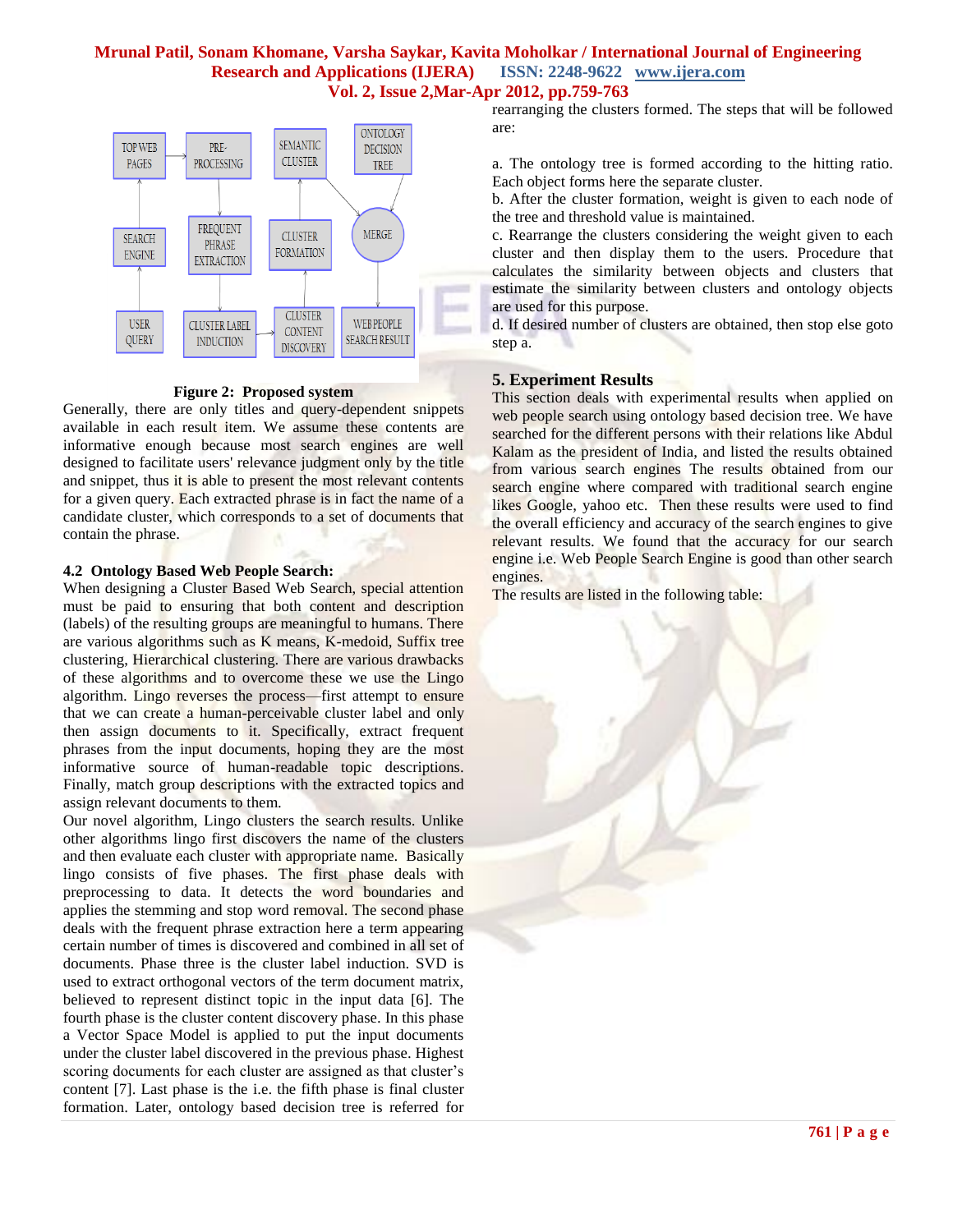# **Mrunal Patil, Sonam Khomane, Varsha Saykar, Kavita Moholkar / International Journal of Engineering Research and Applications (IJERA) ISSN: 2248-9622 www.ijera.com**

| Search                                                    | Google                                                                                                                                                                                                                                                                                                                                                                                                                                                                                                                                                                                                                                                                                                                      | Yahoo                                                                                                                                                                                                                                                                                                                                                                                                                                                                                                                                                                                                                                    | Web People                                                                                                                                                                                                                                                                                                                                                                                                                  | Sachin                           | l. Sachin Tendulkar -                                                                                                                                                                                                                                                                                                                                                                                                                                                                                                                                                                                                                                                                                                                                                                     | 1. Sa chin Tendulkar -                                                                                                                                                                                                                                                                                                                                                                                                                                                                                                                                                                                                                                                                     | Cricketer in the World                                                                                                                                                                                                                                                                                                                                                                       |
|-----------------------------------------------------------|-----------------------------------------------------------------------------------------------------------------------------------------------------------------------------------------------------------------------------------------------------------------------------------------------------------------------------------------------------------------------------------------------------------------------------------------------------------------------------------------------------------------------------------------------------------------------------------------------------------------------------------------------------------------------------------------------------------------------------|------------------------------------------------------------------------------------------------------------------------------------------------------------------------------------------------------------------------------------------------------------------------------------------------------------------------------------------------------------------------------------------------------------------------------------------------------------------------------------------------------------------------------------------------------------------------------------------------------------------------------------------|-----------------------------------------------------------------------------------------------------------------------------------------------------------------------------------------------------------------------------------------------------------------------------------------------------------------------------------------------------------------------------------------------------------------------------|----------------------------------|-------------------------------------------------------------------------------------------------------------------------------------------------------------------------------------------------------------------------------------------------------------------------------------------------------------------------------------------------------------------------------------------------------------------------------------------------------------------------------------------------------------------------------------------------------------------------------------------------------------------------------------------------------------------------------------------------------------------------------------------------------------------------------------------|--------------------------------------------------------------------------------------------------------------------------------------------------------------------------------------------------------------------------------------------------------------------------------------------------------------------------------------------------------------------------------------------------------------------------------------------------------------------------------------------------------------------------------------------------------------------------------------------------------------------------------------------------------------------------------------------|----------------------------------------------------------------------------------------------------------------------------------------------------------------------------------------------------------------------------------------------------------------------------------------------------------------------------------------------------------------------------------------------|
| Engine<br>Query:                                          | Results Obtained                                                                                                                                                                                                                                                                                                                                                                                                                                                                                                                                                                                                                                                                                                            | Results Obtained                                                                                                                                                                                                                                                                                                                                                                                                                                                                                                                                                                                                                         | Search<br>Results obtained<br>(Clusters)                                                                                                                                                                                                                                                                                                                                                                                    | Tendulkar<br>as<br>Cricketer     | Wikipedia, the free<br>encyclopedia<br>2. Sachin Tendulkar   India<br>Cricket   Cricket Players and                                                                                                                                                                                                                                                                                                                                                                                                                                                                                                                                                                                                                                                                                       | Wikipedia, the free<br>encyclopedia<br>2. Kapil Dev wants<br>Sachin Tendulkar to                                                                                                                                                                                                                                                                                                                                                                                                                                                                                                                                                                                                           | (15)<br>Sachin Ramesh Tendulkar<br>is an Indian Cricketer<br>(15)                                                                                                                                                                                                                                                                                                                            |
| A.P. J.<br>Abdul<br>Kalam<br>as<br>presid<br>ent          | I.A. P.J. Abdul Kalum -<br>Whipedia, the free encyclopedia<br>2. Dr APJ Abdul Kalem - ASITE<br>FOR INSPIRATION AND<br>NATION BUILDING<br>3. Images for Abdul Kahm<br>4. Abdul Kalam   Abdul Kalam<br>Biography  Abdul Kalam Quotes<br>5. Profile: Dr. A.P.J. Abdul<br>Kalam: Form or President of<br>India: Speeches<br>6.Dr. APJ. Abdul Kalam;<br>Former President of India<br>7. Abdul Kalam Quotes -<br><b>BrainvOucte</b><br>8. Dr. A.P.J. Abdul Kalam<br>9. Abdul Kalam: Latest News.<br>Photos and Videos<br>10. President of India: Smt.<br>Pratiblea Devisingh Patil:<br>Rashtrapati Bhawan                                                                                                                         | 1. A.P.J. Abdul Kalam -<br>Wikipedia, the free<br>encyclopedia<br>2. A.P. J. Abdul Kalam:<br>Information from<br>AYSWEIS COIL<br>3. Abdul Kalam - Image<br>Results.<br>4. Dr APJ Abdul Kahm - A<br>SITEFOR INSPIRATION<br>AND NATION BUILDING<br>5. Abdul Kalam - News<br>Results<br>6 Dr. A.P.J. Abdul Kalam<br>Former President of India<br>7. Abdul Kalam - Video<br>Results<br>8. Abdul Kalam - Whiquote<br>9. Abdul Kalam: Rects,<br>Discussion Forum, and<br>Excyclopedia Atticle.<br>10. Abdul Kahm - Simple<br>English Wikipedia, the free                                                                                       | A.P.J. Abdul Kalam (15)<br>Abdul Kalam Quotes (13)<br>President APJ Abdul Kalam<br>(10)<br>AmilPakir Jainulabdeen<br>Abdul Kalam Tamil (9)<br>Tamil Nadu (9)<br>A.P.J. Abdul Kalam (7)<br>Late st News (5) Abdul<br>Kalam's Death (3)<br>Security (3)<br>Abdul Kalam Horoscope<br>(2)<br>Madras Institute (2)<br>Notable Scientist (2) United<br>Kingdom Lirkedha (2)<br>Other Topics (34)                                  |                                  | Officials<br>3. News for sachin tendulkar<br>as cricketer<br>4. All about Sachin<br>Tendulkar<br>5. Profile of Sachin.<br>Tendulkar<br>6. Sachin Tendulkar 1st runs<br>in One Day Cricket -- 36 vs<br>NZ 4th ODI<br>7. More videos for sachin<br>tendulkar as cricketer<br>8. Sachin Tendulkar God Of<br>Cricket, Photos, Pictures, Recor<br>ds, Videos.<br>9. Sachin Tendulkar  <br>Sachin Tendulkar Photos<br>Cricket - Yahoo<br>10. Famous quotes on Sachin<br>Tendulkar by other<br>cricketers                                                                                                                                                                                                                                                                                        | retire inmediately<br>3. Sachin Tendulkar As<br>Cricketer - Video Results<br>4. Sachin Tendullar is a<br>'cricket god ': Hussey - The<br>Times of India<br>5. Sachin Tendulkar   God<br>of cricket   Features  <br>Latest News<br>6. Valy Kapil Dev's<br>comments on Sachin<br>Tendulkar are<br>uncharitable.<br>7.Achievements of Sachin<br>Tend ullar - Wikipedia<br>8. ESP Nc ricinfo Awards<br>2011: Sachin Tendullar<br>9. DropSehwag, Sachin<br>from India ODI team:<br>Critiletnext<br>10. Sachin Tenduller  <br>Sachin Tend ullar Records                                                                                                                                          | Batsman Sachin (13)<br>Sachin Ramesh Tendulkar<br>Ban (11)<br>History of Cricket (10)<br>World Cup (7)<br>Year $(7)$<br>Sachin Tendulkar<br>Biography (6)<br>Sachin Tendulkar Profile<br>(6)<br>Latest News (4)<br>Sachin Tendulkar in 2011<br>Cricket World Cup (3)<br>Sythey (3)<br>Australian Batsman<br>Michael Hussey Feels<br>(2)<br>BBC News (2)<br>Cricinfo (2)<br>Other Topics (46) |
| Naray<br>ana<br>Murth<br>y as<br>CEO<br>οf<br>Infosy<br>S | 1.N. R. Narayana Murthy -<br>Wikipedia, the free<br>encyclopedia<br>2. Infosys - N. R. Narayana<br>Murfley   Management<br>Profiles   About Us<br>3.N.R. Narayana Murfhy<br>Infosys   Catamaran Fund  <br>Personalities<br>4. NR Narayana Murthy's<br>last day as Infosys Chairman<br>- Times Of India<br>5. Narayana Murfhy's last<br>day as <b>Infosys chairman</b> .<br>6. Narayana Murthy Steps<br>Down as Infosys Chairman.<br>Outlook India<br>7. Narayana Murfhy Steps<br>Down as Infosys Chairman.<br>Outlook India<br>8. News for Narayana<br>murthy as coo of infosys<br>9. Narayana Murthy quits<br>CEO forum - Indian Express<br>10. An article on N R<br>Narayana Murthy chairman<br>Infosy: Technologies Ltd. | encyclopedia.<br>1.N. R. Narayana Murthy<br>Wikipedia, the free<br>encyclopedia. 2. Infosys<br>- N. R. Narayana Murthy<br>Management Profiles<br>3. Narayana Murthy's last<br>day as Infosys Chairman<br>- India - DNA, 4.<br>Narayana Muthy's last<br>day as Infosys Chairman<br>on Friday 5 Narayana<br>Murthy's last day as<br>Infosys chairman   The<br>Asian Age 6. Soul of<br>Infosys will always be<br>Narayana Muthy: iGate<br>CEO 7.Narayan Muthy,<br>chairman and CEO<br>8. Narayan Murthy,<br>chairman and CEO<br>9. N.R. Narayana Muthy<br>[Inforys   Catamaran]<br>Fund<br>10.<br>Narayana Muthy: The<br>man behind Infosys | N.R. Narayana Murthy<br>(18)<br>Chief Mertor (15)<br>N. R. Narayana Murfity<br>(13)<br>KV Kanath (11)<br>Narayana Murthy will<br>Step (9) New CEO (9)<br>Kris Gopalakrishnan (5)<br>Software Professionals<br>(5)<br>Emeritus (4)<br>Asia Society (2)<br>CIOL News Reports (2)<br>Economic Times Corpo-<br>rate Dossier List (2)<br>Infosys with an Equity<br>Capital of Rs.10 (2)<br>NiTiN Jadhav (2)<br>Other Topics (30) | Shahrukh<br>Khan as<br>Film Star | 1. Shahrukh Khan -<br>Wikipedia, the free<br>encyclopedia<br>2. Shahrukh Khan photos,<br>videos, latest news,<br>Shahrukh Khan pictures<br>3. Shahrukh Khan, Actor<br><b>Shahrukh</b><br>Khan, ShahrIndian film star<br><b>Shah Rukh Khan</b> in scuff le<br>row - Yahoo! News<br>4. News for shahrulch khan.<br>asfilm star<br>5. Indian filmstar Shahrukh<br>Khan's detention at a US<br>Airport<br>6. Ra. One challenges Shah.<br>Rukh Khan, the star - Times<br>Of India<br>7. Shah Rukh Khan   SRK the<br>Don   Ra.One   Don 2   Shah<br>Rukh Khan<br>8. Shahrukh Khan, Watch<br>Shahrukh Khan Videos<br>Movies Songs Online.<br>9. Indian <b>film star Shah</b><br>Rukh Khan in scuffle row-<br>Yahoo! News<br>10. Bollywood Gossip  <br>Indian Movie Star Gossip  <br>Movie Masala | 1. Indian film star Shah<br>Rukh Khan in scuffle row<br>- Yahoo! News.<br>2. First Celebrity:<br>Shahrukh Khan Indian<br>film star<br>3.<br>Bonding with co-stars<br>works for romantic films<br>Shahrukh Khan<br>4. BBC News - Top<br>Bollwrood star Shah<br>Rukh Khan 'in party bust-<br>靊<br>$\overline{\mathbf{5}}$ . International Film Star<br>Shahrukh Khan Bullied<br>by Angy<br>6. Bollywood Star Shah<br>Rukh Khan Emages<br><b>Extremist Party</b><br>7. Indian film star Shah<br>Rukh Khan in scuffle<br><b>TOW.</b><br>8. <u>Shah</u><br>Rukh Khan - IMDb<br>9. Shahrukh Khanto star<br>with Katrina Kaif in Yash<br>Chopra's movie.<br>10. Latest Bollywood<br><b>Gossip</b> | Shah Rukh Khan (13)<br>King Khan (9)<br>Barn 2 November 1965<br>(8)<br>International (6)<br>Shahrukh Khan Picture<br>(6)<br>BBC News (5)<br>Embroiled in an Ugly<br>Row on Monday (5)<br>Don 2 SRK (3)<br>Videos (3)<br>Dubaifor New Year by<br>Nazia Khan (2)<br>Кагеева Кароот (2)<br>Lady Gaga (2)<br>Leonardo DiCaprio (2)<br>Other Topics (37)                                          |

# **Vol. 2, Issue 2, Mar-Apr 2012, pp.759-763**

**Table1. Results obtained from different search engines.**